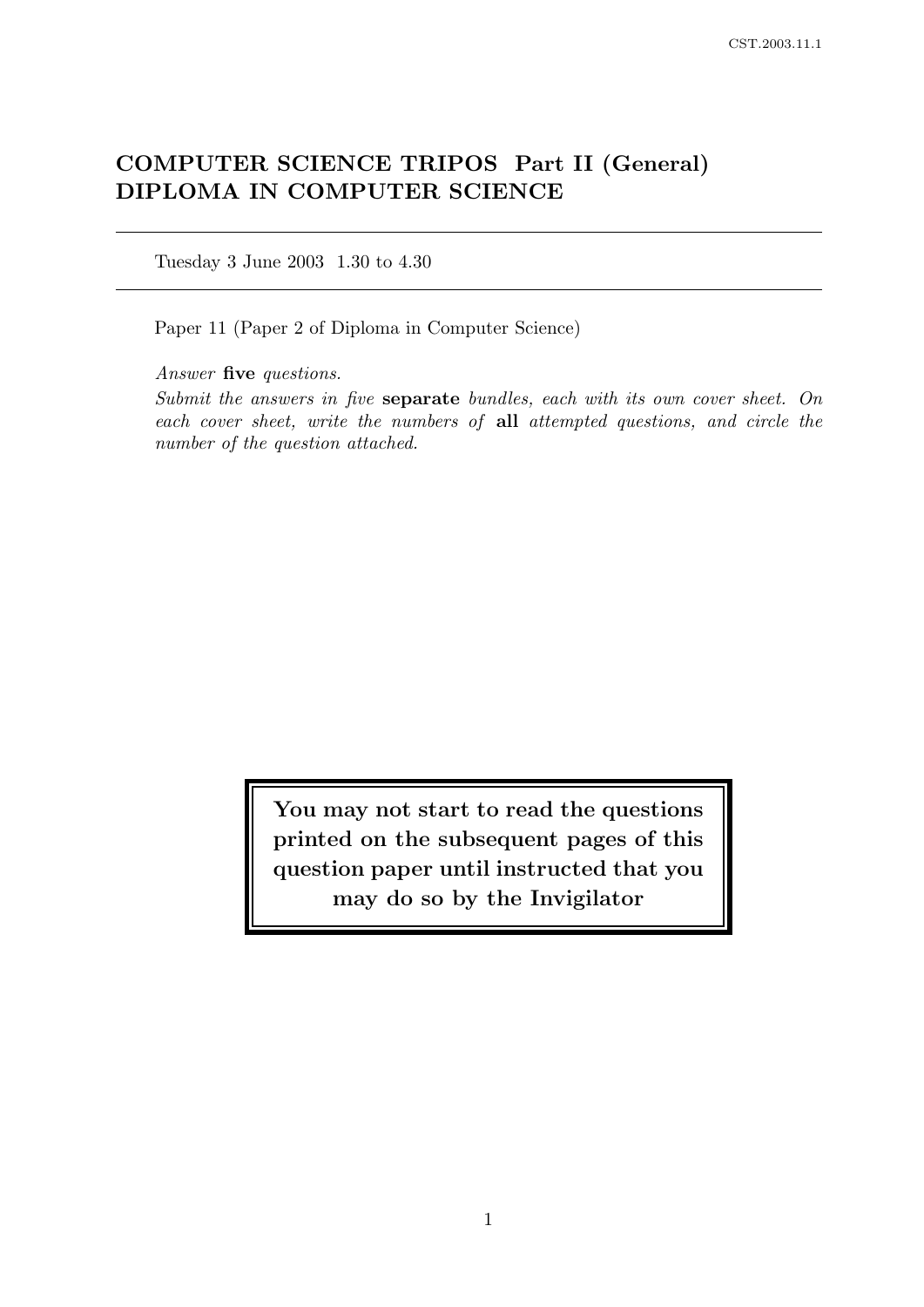# 1 Digital Electronics

(a) A 4-bit shift register constructed from edge-triggered D-type flip flops is shown below. If, on successive rising edges of the clock signal CLK, the input takes on the values  $1, 0, 1, 0, 1, 1, 1, 0$ , what are the contents of the shift register after each edge of the clock? You may assume that the register contains all zeroes initially.



- (b) Using a (possibly larger) shift register, show how one may detect a particular pattern in the input shown. As an example, use the 8-bit pattern 0xF0. Highorder bits precede low-order bits in the input stream. [4 marks]
- (c) The input stream is framed by a one byte frame pattern  $(0xF0)$  every 256 bytes. However, the frame pattern may also appear at an arbitrary position in the input stream.

It is required to design a framing circuit which generates two outputs: framelock, which is asserted when the circuit "believes" it has determined where the frame boundaries are, and *frame pointer*, which is asserted on the clock edge immediately after the frame marker is detected. The circuit "believes" itself to be locked to the frame structure when two successive frame patterns have been found 256 bytes (i.e. 2048 bits) apart. The circuit should not respond to unaligned frame patterns while it believes itself to be in lock or if, once in lock, it has missed fewer than two expected frame patterns.

Draw a state diagram for the finite state control of the circuit. You may assume the existence of an 11-bit resettable counter. You should consider the process of assuming lock, maintaining lock and the accommodation of a single missed framing pattern. State explicitly any additional assumptions you make.

[10 marks]

(d) Outline the complexity in gates and flip flops for an implementation of the framing circuit. [2 marks]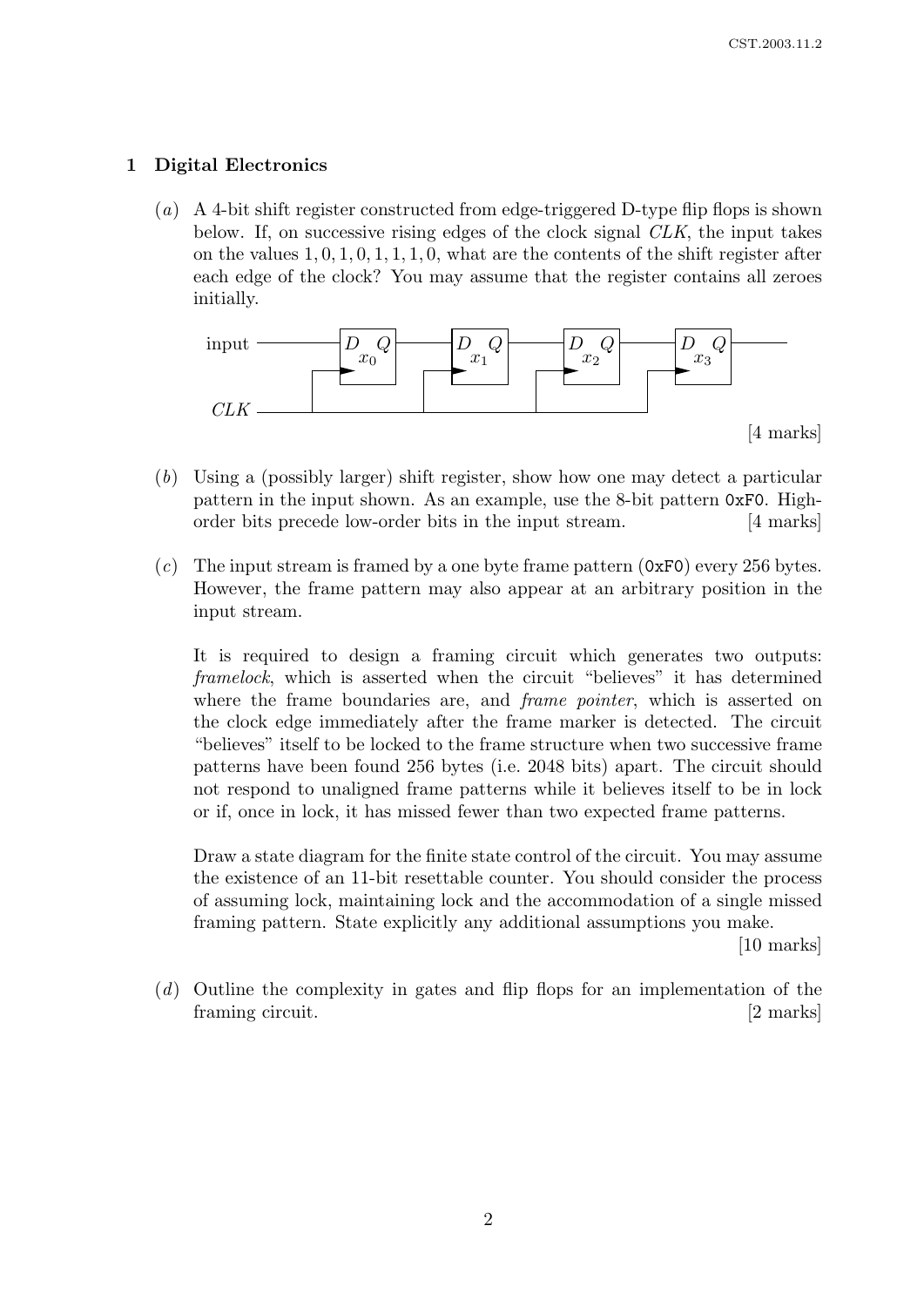# 2 Compiler Construction

A programming language has commands C and expressions E which may involve the terminals I (identifiers) and N (integer constants). Its grammar  $\mathcal G$  (with start symbol  $S$ ) is given by

$$
S ::= C \text{ eof}
$$
  

$$
C ::= I = E | \text{ if } E \text{ then } C | \text{ if } E \text{ then } C \text{ else } C
$$
  

$$
E ::= I | N | E + I
$$

Construct

 $(a)$  a recursive descent parser, and [8 marks]

(b) the characteristic finite state machine (CFSM) of a  $LR(k)$ ,  $SLR(k)$  or  $LALR(k)$ parser, [12 marks]

explaining carefully whether there are any problems in the grammar  $\mathcal G$  (and if so how you resolved them) and in adapting the grammar for recursive descent parsing and in adopting the CFSM so as to be suitable for  $LR(k)$ ,  $SLR(k)$  or  $LALR(k)$  parsing. It is not necessary to consider how the corresponding parse tree is constructed.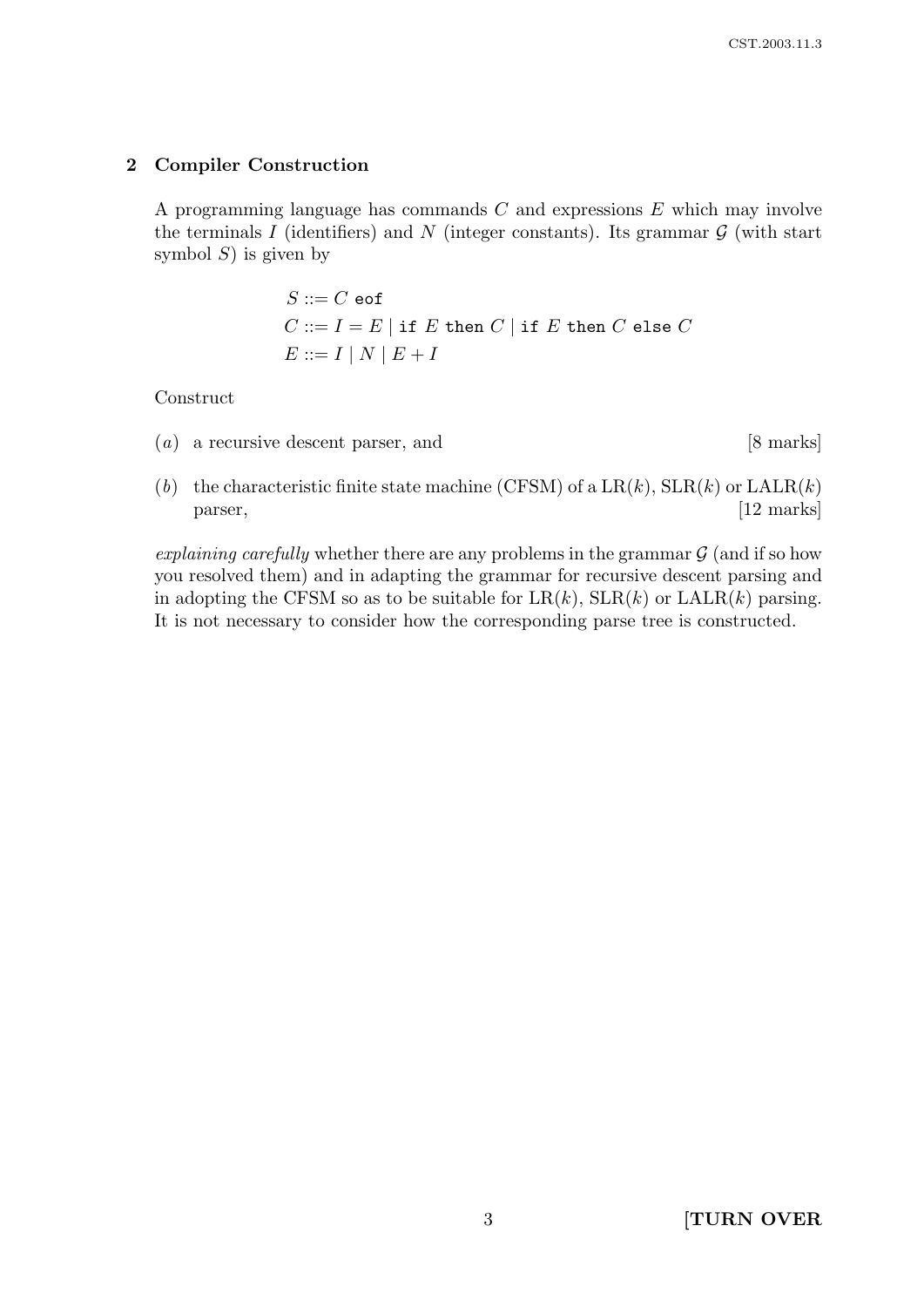## 3 Foundations of Programming

- (a) Using the program below to illustrate your answer, explain the terms inheritance and instantiation. [6 marks]
- (b) In what order are the constructors and methods in the following program called? What output would you expect? [14 marks]

```
public class SetUp
 { public static void main(String[] args)
    { Child alf = new Child(11);
      System.out.println("alf.H is " + alf.getH());
    }
 }
class Child extends Parent
 { private int H;
   public Child(int j)
    { super(j); this.setH(); }
   public void set(int j)
    { super.set(j); this.setH(); }
   private void setH()
    { this.H = 2*this.getK();
      System.out.println("*** H is now " + H + " ***"); }
   public int getH()
    { return this.H; }
 }
class Parent
 { private int J, K;
   public Parent(int j)
    { this.set(i); }
   protected void set(int j)
    \{ this. J = j;System.out.println("*** J is now " + J + " ***");
      this.setK(); }
   private void setK()
    { this.K = 2*J;
      System.out.println("*** K is now " + K + " ***"); }
   public int getK()
    { return this.K; }
 }
```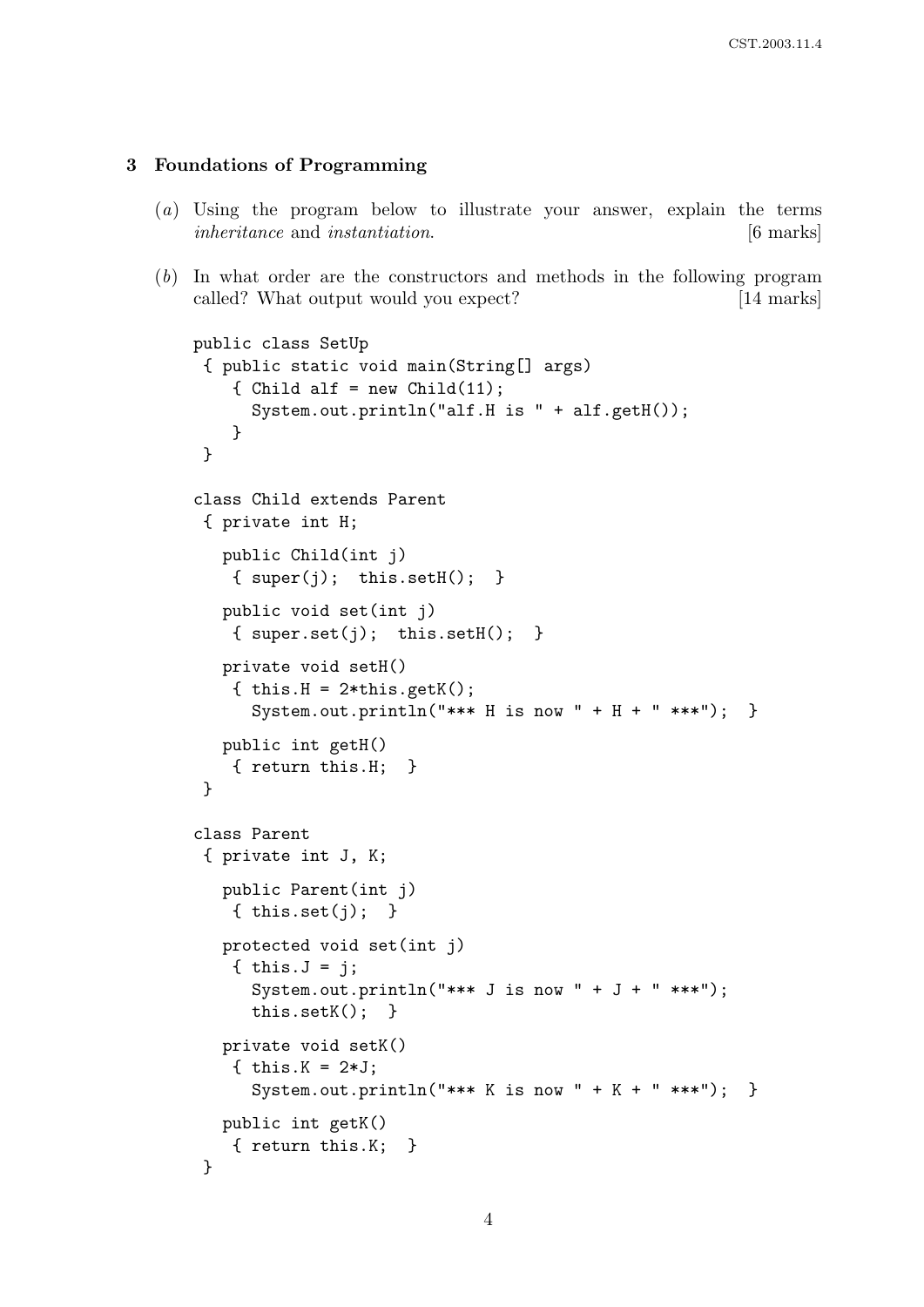# 4 Data Structures and Algorithms

An application requires a hash table to hold up to  $10^6$  key-value pairs where both the keys and the values are integers. Carefully describe the two possible implementations:  $(a)$  open hashing using linked lists of key–value pairs outside the table and  $(b)$  closed hashing in which all key–value pairs are held within the hash table. [10 marks]

Discuss how you would decide which method is most suitable for the given application. [4 marks]

Assuming the table has exactly 10<sup>6</sup> entries and that keys, values and list pointers are all of size 4 bytes, and that you have allocated a total of 16 million bytes for the table (and hash chains), estimate the expected number of key comparisons necessary to locate an existing entry for  $(a)$  the open hash table and  $(b)$  the closed hash table. [6 marks]

# 5 Comparative Programming Languages

Give a brief description of the main syntactic constructs used in Smalltalk (or Squeak) programs, illustrating your answer by explaining the meaning of the following fragment of code:

```
[self isAwake]
whileTrue:
[| item |
  item := self askForCookie.
  (self isCookie: item)
    ifTrue: [self eat: item]
    ifFalse: [self complainAbout:item].
    (self isFull) ifTrue: [self sleep]]
```
[10 marks]

Suggest how you implement in Smalltalk (or Squeak) a binary tree in which each node contains an integer and pointers to two or fewer other nodes of the same kind. [4 marks]

Outline the code you would use  $(a)$  to construct this kind of tree, and  $(b)$  to sum all the integers in a given tree. [6 marks]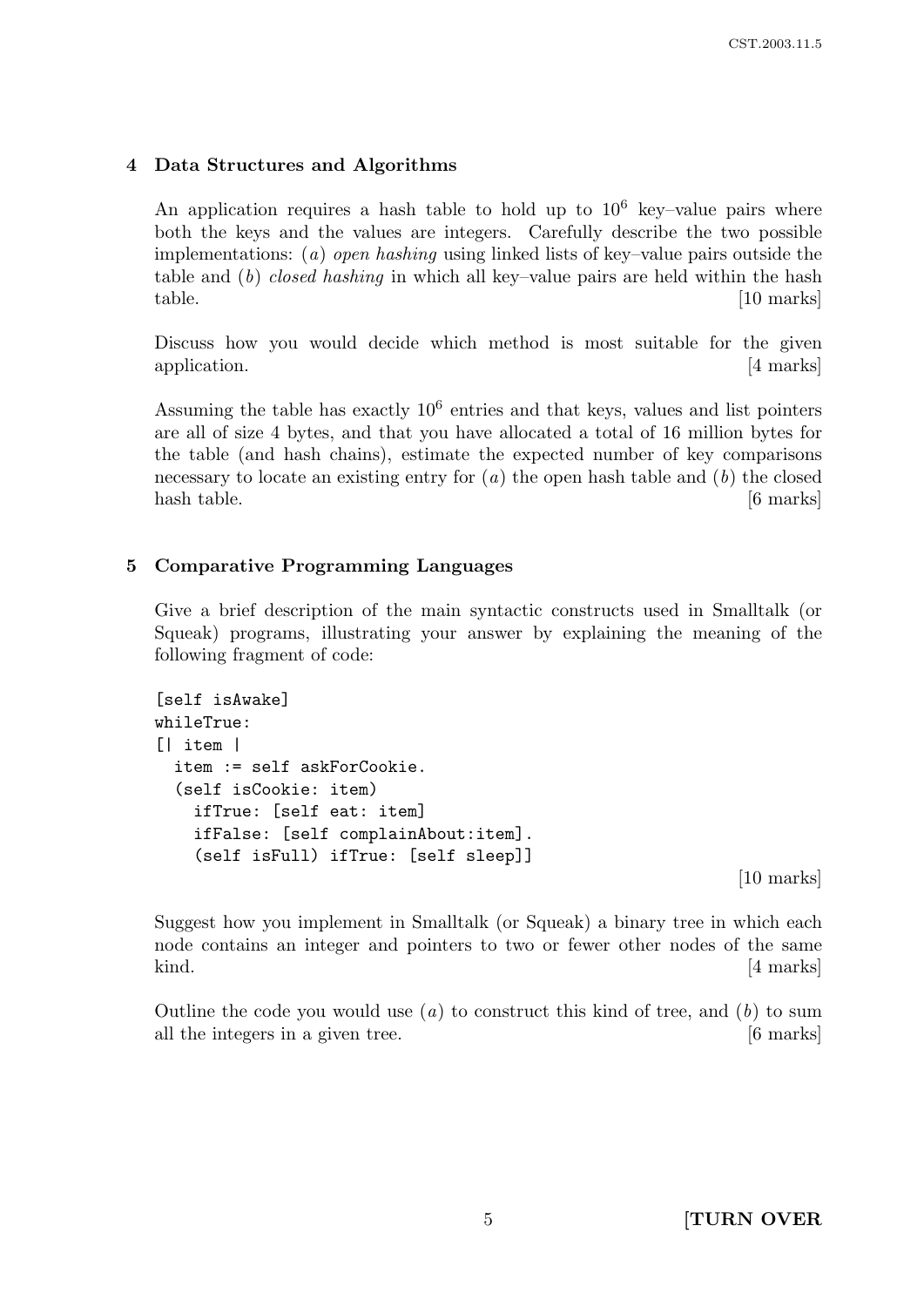#### 6 Operating System Foundations

- (a) By means of an example, show why concurrency control, comprising both mutual exclusion and condition synchronisation, is needed in operating systems.  $[4 \text{ marks}]$
- (b) Explain why, in general, forbidding interrupts is not appropriate as a basis for implementing concurrency control. [2 marks]
- (c) How can a "read-and-clear" machine instruction be used as a basis for mutual exclusion and condition synchronisation? [4 marks]
- (d) Define semaphores and discuss how they can be implemented.  $[6 \text{ marks}]$
- (e) How can semaphores be used to achieve mutual exclusion and condition synchronisation? [4 marks]

#### 7 Continuous Mathematics

- (a) State the definition of the Fourier Transform,  $F(\mu)$ , of a function  $f(x)$  and give the expression for the inverse Fourier Transform of  $f(x)$  in terms of  $F(\mu)$ . [4 marks]
- (b) Consider the function

$$
f(x) = \begin{cases} e^{-ax} & x \ge 0 \\ 0 & x < 0 \end{cases}
$$

for  $a > 0$  and find its Fourier Transform,  $F(\mu)$ . [4 marks]

(c) Now consider the function

$$
f(x) = e^{-a|x|}
$$

for  $a > 0$  where  $-\infty < x < \infty$  and find its Fourier Transform. [4 marks]

(d) Show that the Fourier Transform of the function

$$
f(x) = \frac{1}{(1+x^2)}
$$

is  $F(\mu) = \frac{1}{2}e^{-|\mu|}$ . [8 marks]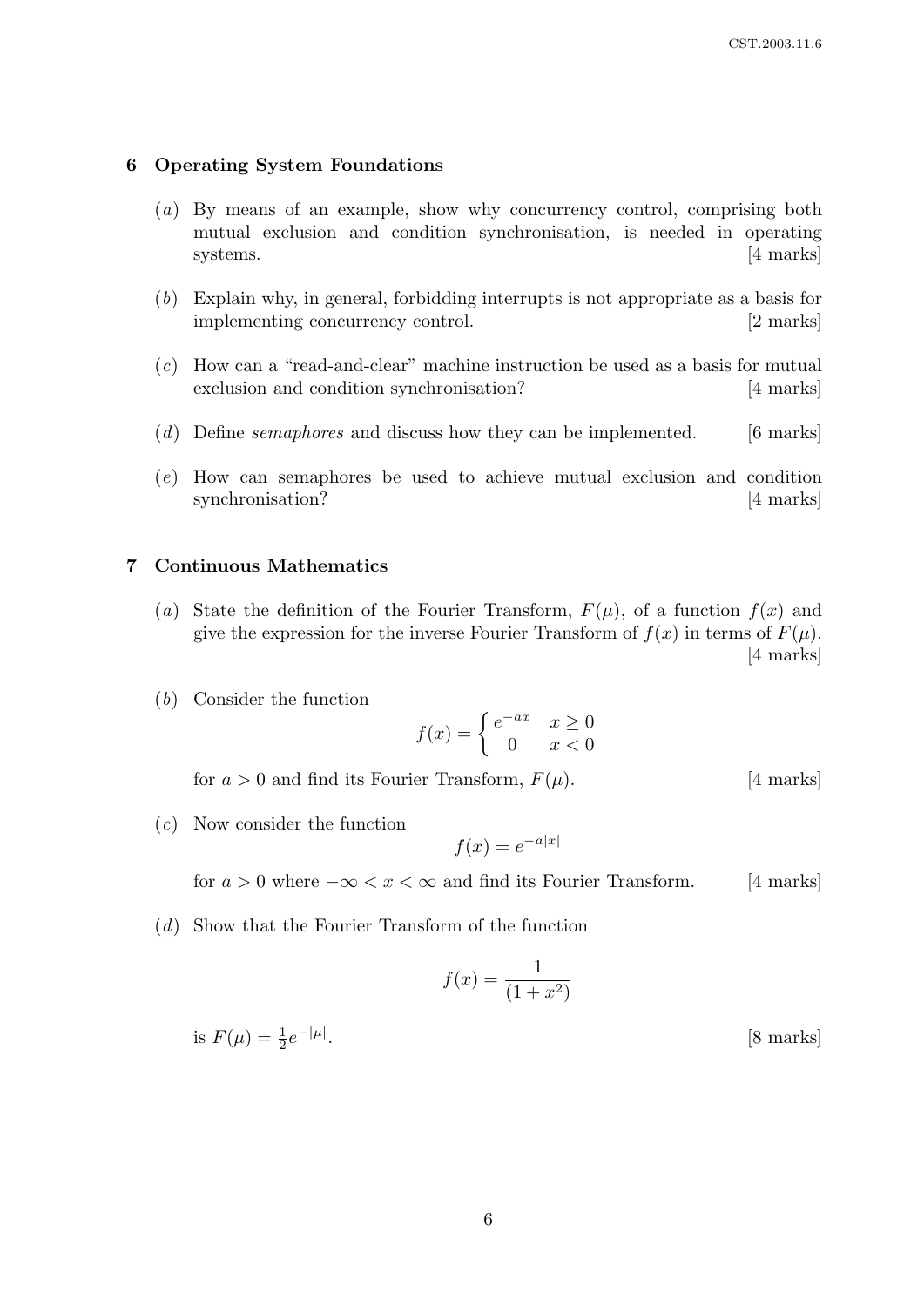## 8 Numerical Analysis I

- (a) Explain briefly the back substitution algorithm for solving an upper triangular system of linear equations. Why is this important? What is forward substitution? [5 marks]
- (b) What is meant by a *symmetric positive definite* matrix?  $[2 \text{ marks}]$
- (c) Given that  $A = \left( \begin{array}{cc} \end{array} \right)$  $\mathcal{L}$ 1 2 2 5 is positive definite and

$$
A = \begin{pmatrix} 1 & 1 \\ 2 & 1 \end{pmatrix} \begin{pmatrix} 1 & 1 \\ 1 & 1 \end{pmatrix} \begin{pmatrix} 1 & 2 \\ 1 & 1 \end{pmatrix}
$$

show how this factorisation may be used to solve the equations

$$
A\left(\begin{array}{c}x_1\\x_2\end{array}\right)=\left(\begin{array}{c}3\\4\end{array}\right).
$$

[6 marks]

 $(d)$  Now consider the equations

$$
\begin{pmatrix} 3 & 4 & 1 \ 0 & 8 & 2 \ 3 & 2 & 5 \end{pmatrix} \begin{pmatrix} x_1 \ x_2 \ x_3 \end{pmatrix} = \begin{pmatrix} 16 \ 14 \ 8 \end{pmatrix}.
$$
  
Pre-multiply each side by 
$$
\begin{pmatrix} 1 & 0 & 0 \ 4 & -1 & -4 \ 1 & 0 & -1 \end{pmatrix}
$$
 and hence find the solution. [7 marks]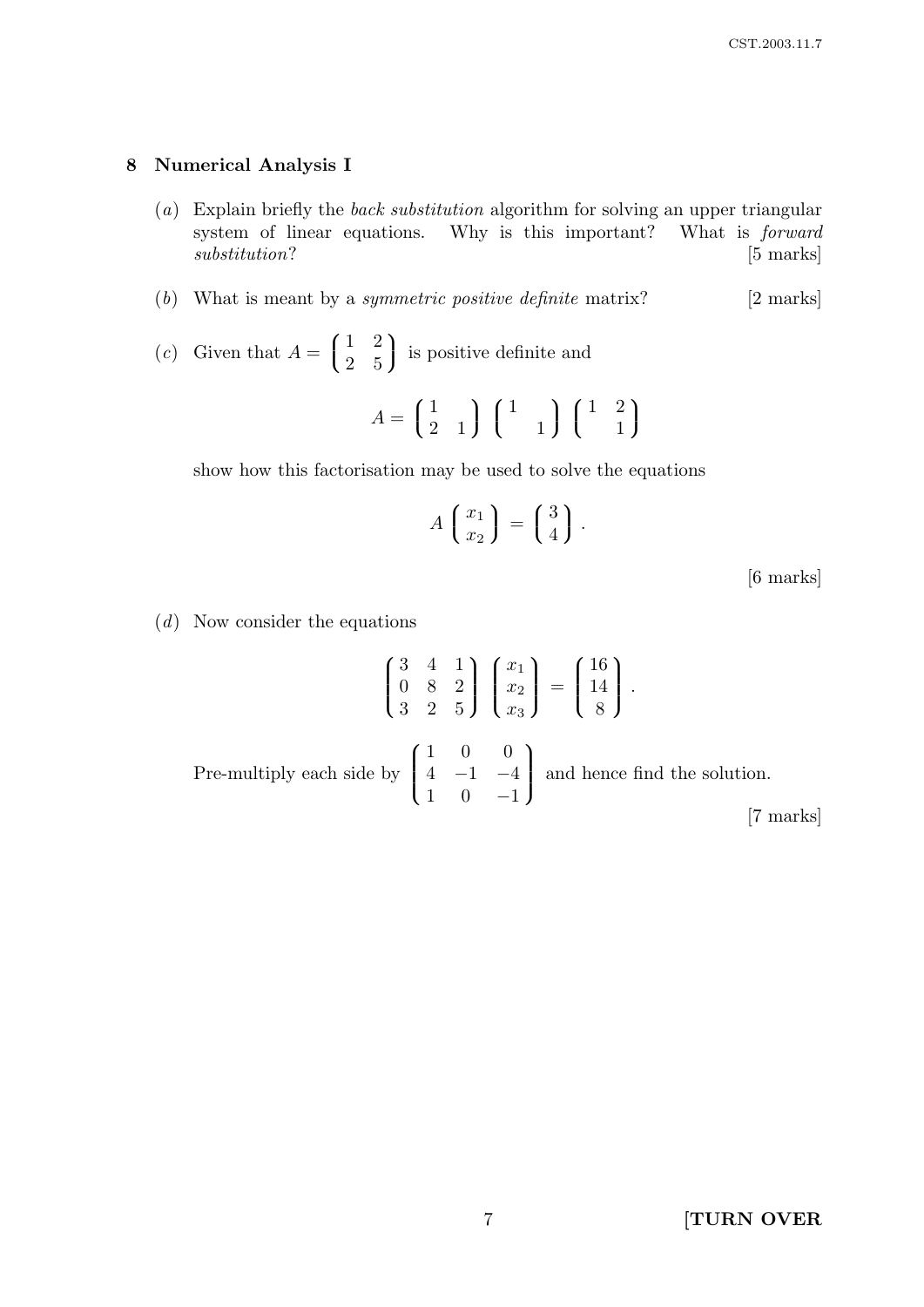## 9 Mathematics for Computation Theory

Let  $L, L'$  be languages (events) over finite alphabets  $S, S'$ . Define the *concatenation*  $LL'$  of the languages L and  $L'$ . [2 marks]

What are the other regular operators on languages over finite alphabets? [You do not need to give a detailed definition. Explain what is meant by a regular language L over a finite alphabet  $S$ . [3 marks]

What is meant by a *non-deterministic finite automaton* (NDFA) over a finite alphabet S? Given such an NDFA M, let  $\iota$  be the initial state, and A be the set of accepting states. Define the *language L accepted by M* (equivalently, the event E recognised by  $M$ ). [4 marks]

Show how to define a deterministic finite automaton (DFA)  $\overline{M}$  that also accepts L. [3 marks]

Suppose that languages L, L' over alphabets S, S' are accepted by DFA  $M$ , M'. Construct an NDFA  $M_c$  that accepts their concatenation  $LL'$ . . (∗)

[4 marks]

Let  $L$  be a regular language over a finite alphabet  $S$ . Outline the proof that  $L$  is accepted by some DFA  $M$ . [You may assume results equivalent to  $(*)$  for the other regular operators.] [4 marks]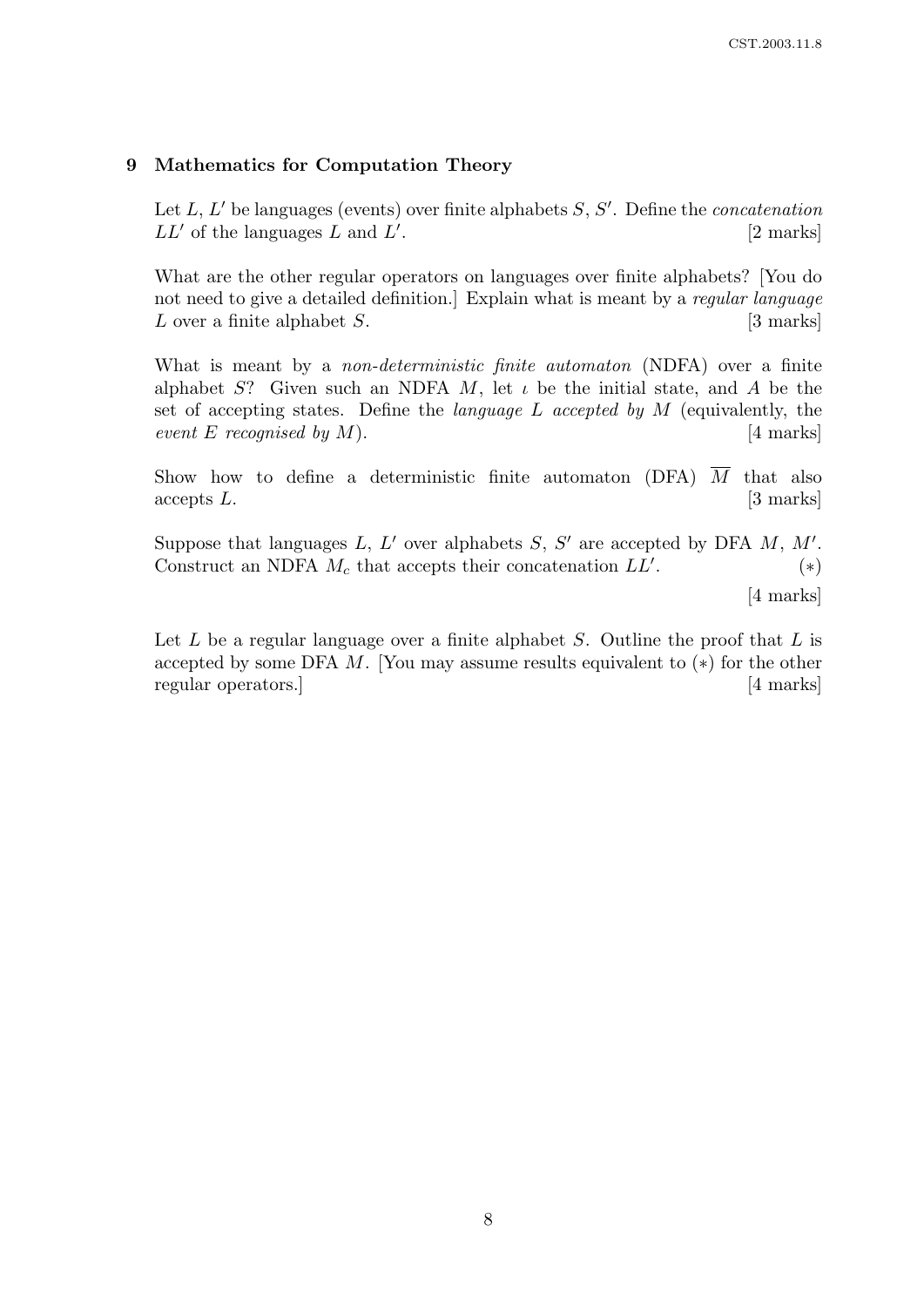## 10 Computation Theory

What is the *Church–Turing Thesis*? Briefly describe some evidence that it is true. [4 marks]

Using the Church–Turing Thesis, or otherwise, show that if  $f(x)$  and  $g(x)$  are partial recursive functions of a single argument, then so are the following functions, where  $dom(f)$  denotes the set of integers x for which  $f(x)$  is defined, and similarly for  $dom(q)$ .

$$
h(x) = \begin{cases} x & \text{if } x \in \text{dom}(f) \text{ and } x \in \text{dom}(g) \\ \text{undefined} & \text{otherwise} \end{cases}
$$
 [4 marks]

$$
k(x) = \begin{cases} x & \text{if } x \in \text{dom}(f) \text{ or } x \in \text{dom}(g) \\ \text{undefined} & \text{otherwise} \end{cases}
$$
 [6 marks]

Is the partial function defined by

$$
f'(x) = \begin{cases} x & \text{if } x \notin \text{dom}(f) \\ \text{undefined} & \text{otherwise} \end{cases}
$$

necessarily partial recursive if  $f$  is? Justify your answer. [6 marks]

#### 11 Software Engineering and Design

Internal aspects of software, such as variable names or code optimisation, can affect system users both by disrupting aspects of the development process that are important to users, and by degrading the user's experience of the final product. For each of the internal aspects named, describe:

- (a) which kind of effect is most likely for each internal aspect, and by what mechanism; [4 marks]
- (b) how the consequences could be measured; [4 marks]
- $(c)$  how the measured results might be compared with other related effects; [8 marks]
- (d) how development might be managed to minimise adverse effects of this kind. [4 marks]